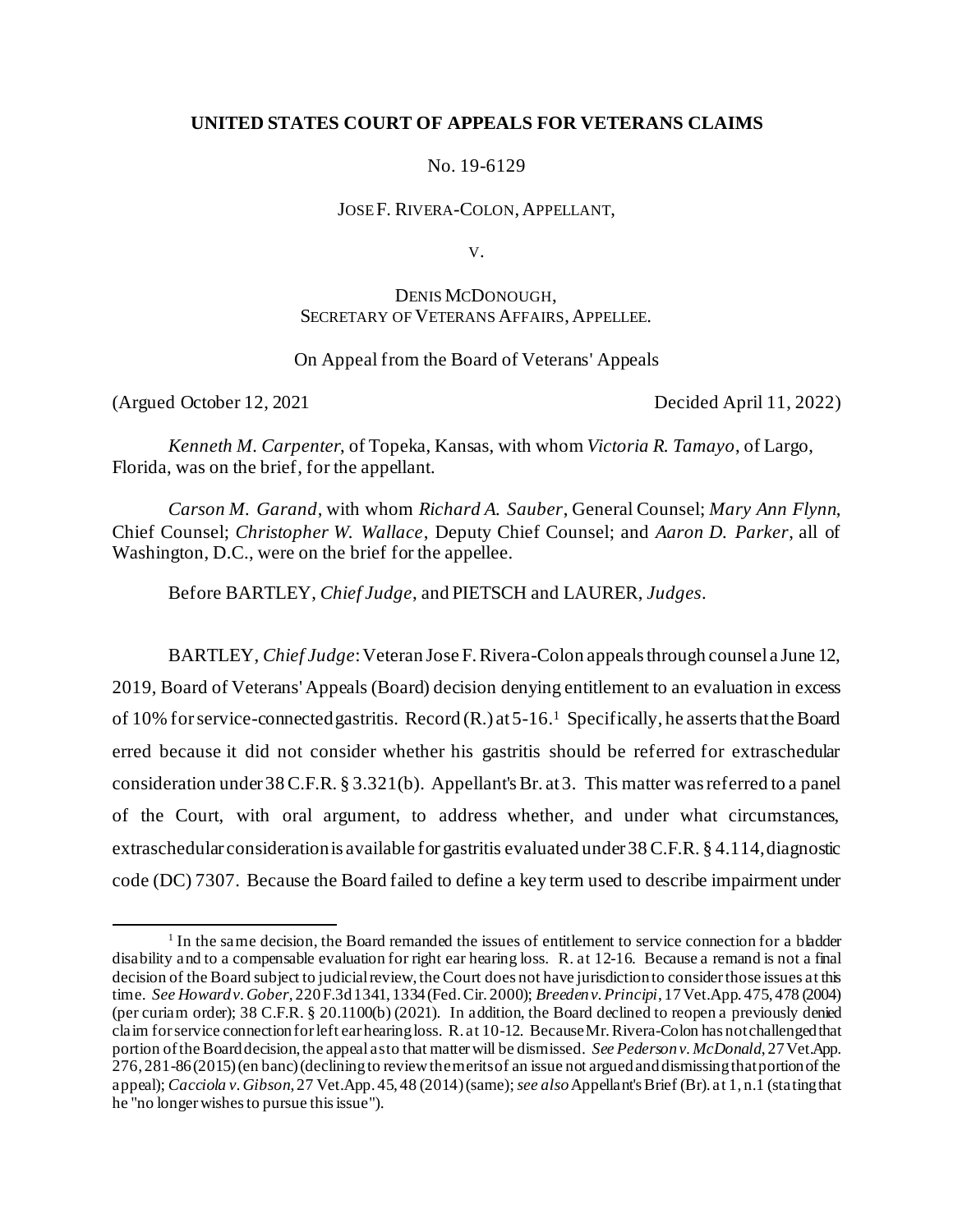DC 7307, judicial review is frustrated, and the Court cannot determine whether referral for extraschedular consideration was warranted in this matter. Consequently, the Court will set aside the portion of the June 2019 Board decision denying entitlement to a gastritis evaluation in excess of 10% and remand the matter for further readjudication consistent with this decision. The balance of the appeal will be dismissed.

#### **I. FACTS**

Veteran Jose F. Rivera-Colon served in the U.S. Army from August 1979 to August 1982, and on active duty with the U.S. Army Reserve from June to November 1991 and from May to September 1994. R. at 9013, 9056, 10,912.

In June 2014, Mr. Rivera-Colon filed a claim seeking service connection for gastritis as secondary to medication taken to treat other service-connected conditions. R. at 8756-57. In November 2015, and after development not at issue here, a VA regional office (RO) granted a 10% initial evaluation for gastritis under DC 7307, based on evidence of a "sub-mucosal nodule." R. at 8379. In August 2016, he filed a supplemental claim seeking, among other things, an increased gastritis evaluation. R. at 7373.

In November 2016, Mr. Rivera-Colon underwent a VA stomach and duodenal conditions examination. R. at 7331-33. The examiner indicated that Mr. Rivera-Colon's symptoms were not severe and included pronounced, continuous abdominal pain occurring at least monthly and mild nausea occurring more than four times per year and lasting less than one day. R. at 7332. The examiner indicated that Mr. Rivera-Colon did not have incapacitating episodes related to any stomach or duodenal condition and that his gastritis did not impact his ability to work. R. at 7332- 33. The examiner characterized an August 2015 VA endoscopy report as showing "mild gastritis." R. at 7333.

In December 2016, the RO continued the 10% evaluation for gastritis. R. at 7314-17. Mr. Rivera-Colon filed a Notice of Disagreement in January 2017. R. at 7194-95.

In June 2017, while seeking VA treatment for a separate condition, he reported that he required treatment at an emergency room the previous day because of "acute diarrhea and partial dehydration." R. at 4826.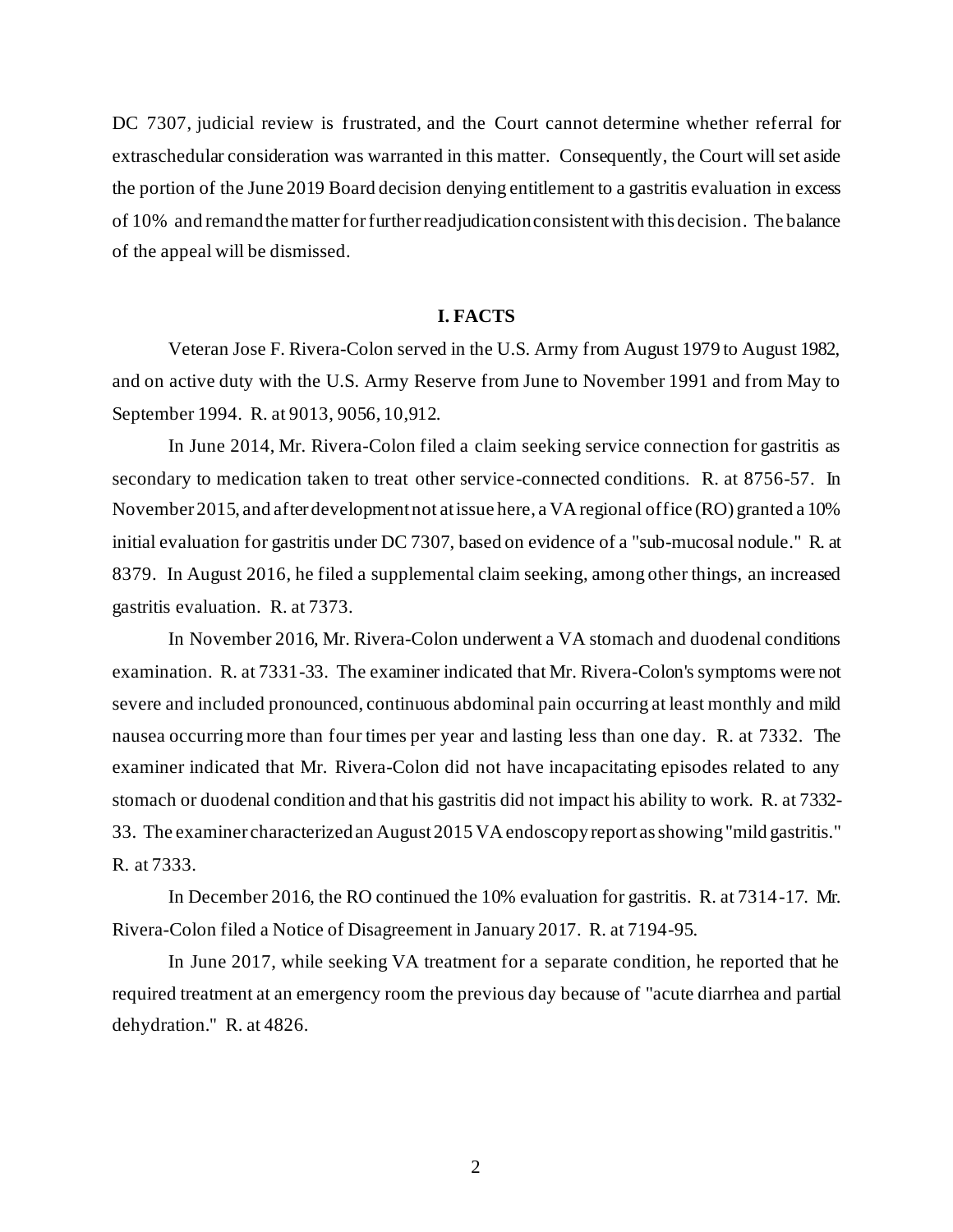In November 2017, the RO issued a Statement of the Case (SOC), continuing the assigned 10% gastritis evaluation. R. at 7015-49. Mr. Rivera-Colon filed his Substantive Appeal the following month. R. at 7009.

In August 2018, Mr. Rivera-Colon underwent another VA examination. R. at 4494-500. He reported persistent heartburn, as well as indigestion and regurgitation. R. at 4494. The examiner indicated that Mr. Rivera-Colon continued to experience the same symptoms as in November 2016, with the same frequency, and at the same intensity. R. at 4495-96. In September 2018, the RO issued a Supplemental SOC (SSOC), continuing the assigned 10% evaluation. R. at 4391-401.

In September 2018, Mr. Rivera-Colon submitted a stomach and duodenal conditions disability benefits questionnaire (DBQ) completed by a VA physician in August 2018. R. at 3132- 36. The VA physician diagnosed gastroesophageal reflux disease (GERD), gastric polyp, hiatal hernia, and gastritis with a small submucosal nodule. R. at 3132. The VA physician indicated that Mr. Rivera-Colon experienced recurring episodes of stomach or duodenal symptoms that, while not severe, included periodic abdominal pain that is unrelieved by standard ulcer therapy, nausea, and vomiting, all of which occur at least four times per year and last up to nine days per episode; periodic hematemesis (vomiting of blood, DORLAND'S ILLUSTRATED MEDICAL DICTIONARY 822 (33d ed. 2020)) occurring three times per year and lasting less than a day; and a 22-pound weight loss from baseline. R. at 3133. The VA physician indicated that Mr. Rivera-Colon has incapacitating episodes as a result of his condition and had to stop working because of his symptoms, including nausea and vomiting. R. at 3134-35. In October 2018, the RO issued an SSOC continuing the 10% evaluation. R. at 3114-29.

In the June 2019 Board decision on appeal, the Board found that a higher schedular evaluation was not warranted because there was no evidence of multiple small eroded or ulcerated areas and symptoms, as contemplated by a 30% evaluation under DC 7307, or severe hemorrhages or large ulcerated or eroded areas, as contemplated by a 60% evaluation under that DC. R. at 9. The Board also considered evaluating the gastritis under DC 7346, for hiatal hernia, but found that there was no evidence of persistently recurrent epigastric distress with substernal or arm or shoulder pain, such as is required for a 30% evaluation under that DC, or material weight loss, hematemesis, or melena (blood in the feces, *see* DORLAND'S at 1110) with moderate anemia, or another symptom combination productive of severe impairment of health, as is required for a 60%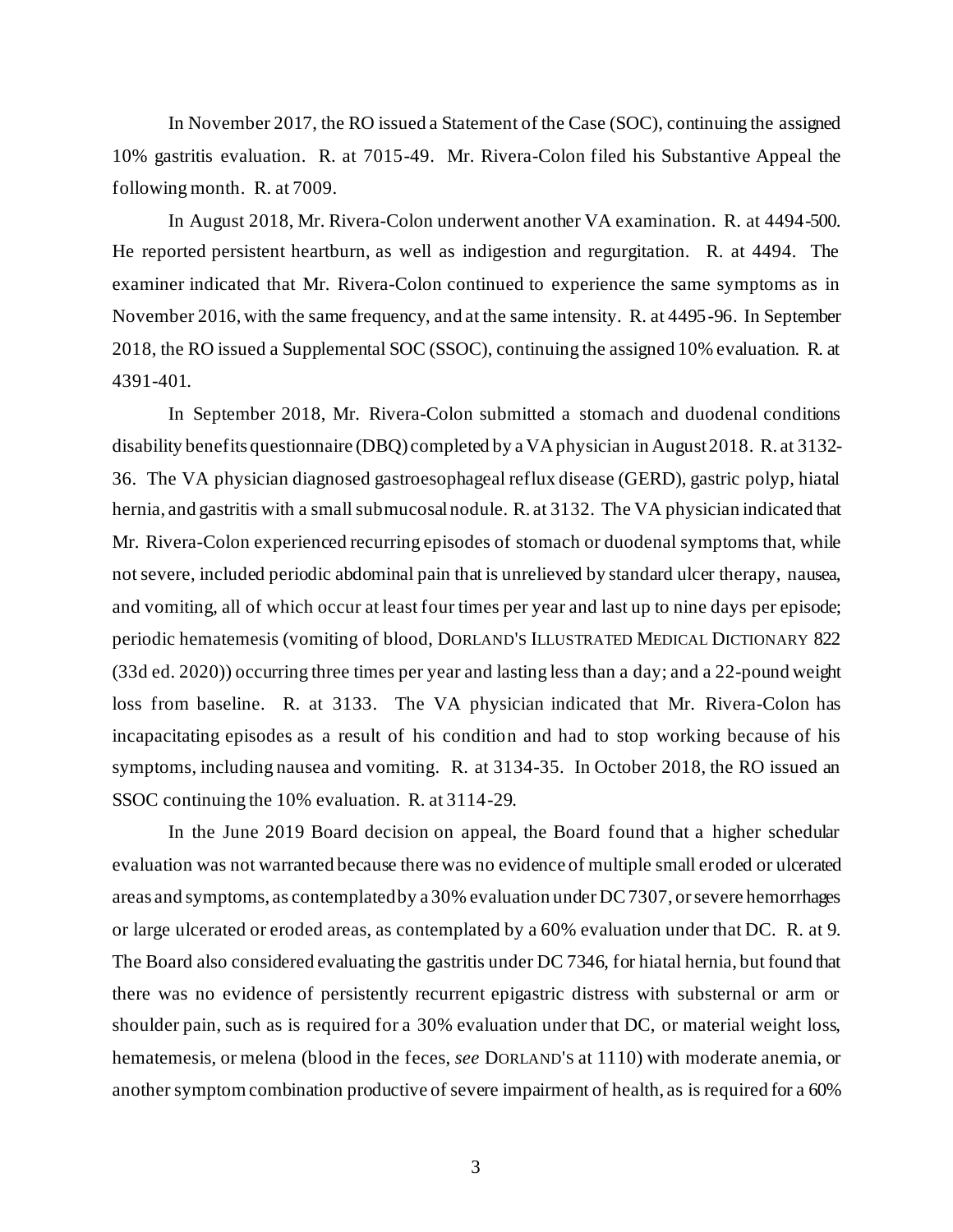evaluation. *Id*. In denying the claim, the Board did not address whether referral for extraschedular consideration was warranted or consider whether to apply any DCs other than 7307 and 7346. *See* R. at 7-9. This appeal followed.

## **II. ARGUMENTS**

## A. Initial Arguments

In his brief, Mr. Rivera-Colon argues that the Board's reasons or bases are inadequate because they do not address whether referral for extraschedular consideration is warranted. Appellant's Br. at 6. He states that the record reflects "exceptional symptoms, which did not fit any diagnostic criteria," such as pain unrelieved by standard ulcer therapy, emergency room treatment for diarrhea, and symptoms of such severity that he can no longer work. *Id*. at 5 (citing R. at 3133-35, 4826).

The Secretary counters that the Board need not have addressed referral for extraschedular consideration because "the functional effects of [Mr. Rivera-Colon's] gastritis disability did not reasonably raise the issue." Secretary's Br. at 5. The Secretary asserts that the record reflects "normal complaints" of gastritis symptoms, *id*. at 7, because, among other things, the symptoms claimed as exceptional "are all listed as usual symptoms on [the] August 2018 DBQ exam[ination]," *id*. at 8. Therefore, the Secretary contends, they fall within the scope of a schedular evaluation under DC 7307. *Id*. The Secretary asserts that Mr. Rivera-Colon merely disagrees with the Board's weighing of the evidence and has not demonstrated clear error in the June 2019 decision. *Id*.

## B. DC 7307 and Supplemental Briefing

Under DC 7307, chronic gastritis "with small nodular lesions, and symptoms," warrants a 10% evaluation. 38 C.F.R. § 4.114 (2021). Chronic gastritis "with multiple small eroded or ulcerated areas, and symptoms," warrants a 30% evaluation. *Id*. Chronic gastritis "with severe hemorrhages, or large ulcerated or eroded areas" warrants a 60% evaluation, which is the maximum schedular evaluation available under DC 7307. *Id*. The introduction to § 4.114 specifies that

[r]atings under diagnostic codes 7301 to 7329, inclusive, 7331, 7342, and 7345 to 7348 inclusive will not be combined with each other. A single evaluation will be assigned under the diagnostic code which reflects the predominant disability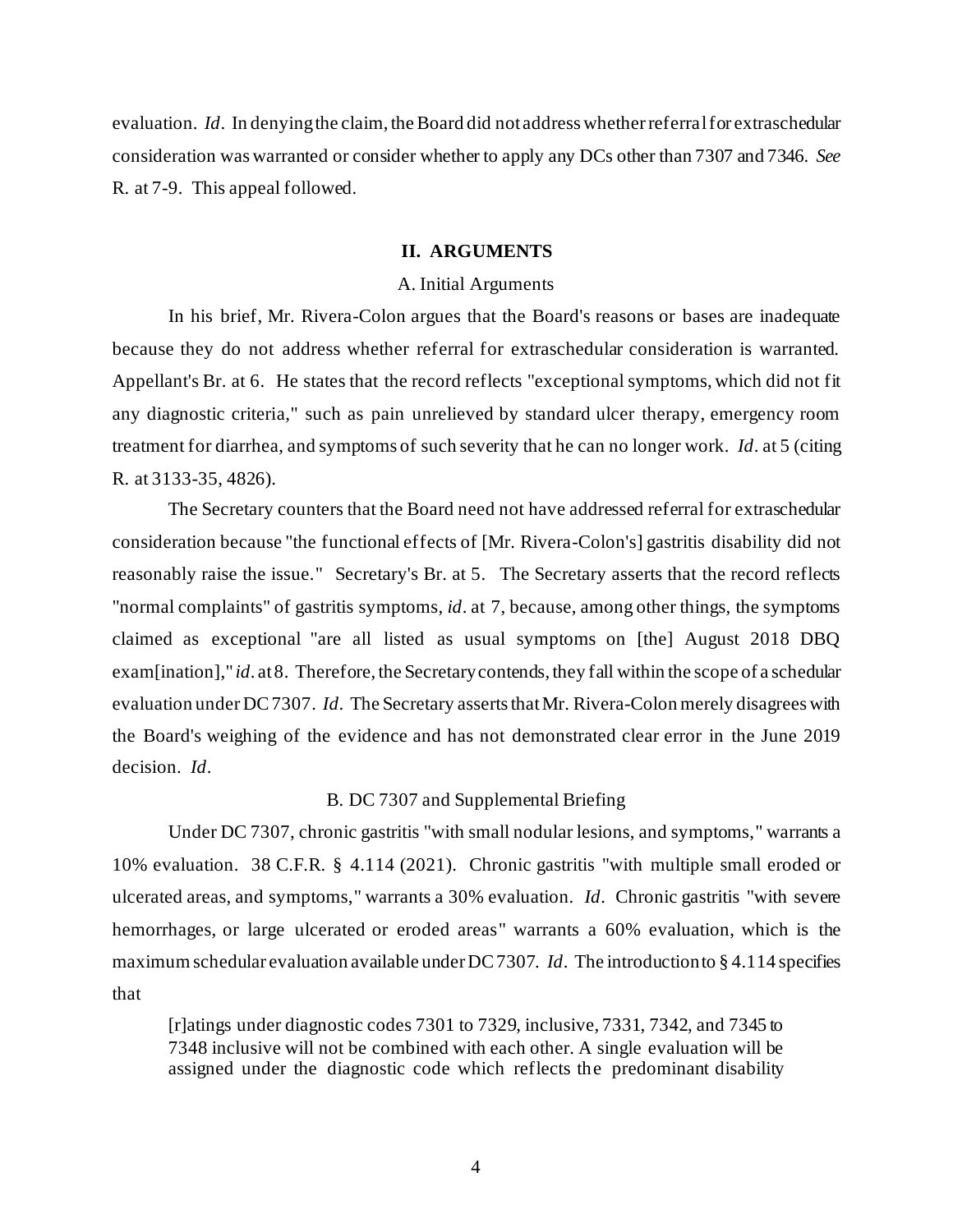picture, with elevation to the next higher evaluation where the severity of the overall disability warrants such elevation.

*Id*.

On September 2, 2021, the Court ordered the parties to submit supplemental memoranda of law to address, among other things, whether the phrase "and symptoms," as used in the rating criteria for 10% and 30% evaluations under DC 7307, was so all-encompassing as to foreclose any consideration of an extraschedular evaluation and, if not, how entitlement to an extraschedular evaluation should be determined.

In his supplemental memorandum of law, Mr. Rivera-Colon asserts, for the first time, that the "more basic question" at issue is whether a recent revision to 38 C.F.R.  $\S$  3.321(b)(1) is a substantive regulatory change undermining the continuing applicability of *Thun v. Peake*, 22 Vet.App. 111 (2008), *aff'd sub nom. Thun v. Shinseki*, 572 F.3d 366 (Fed. Cir. 2009), and its progeny. Appellant's Supplemental (Supp.) Memorandum of Law (MOL) at 6. Before January 7, 2018, "the Under Secretary for Benefits or the Director, Compensation Service, *upon field station submission*, [was] authorized to approve" extraschedular evaluations. 38 C.F.R. § 3.321(b)(1) (2017) (emphasis added). The revised version of the regulation states that "the Director of Compensation Service or his or her delegate is authorized to approve" extraschedular evaluations. 38 C.F.R. § 3.321(b)(1)(2021). Mr. Rivera-Colon argues that, by removing the phrase "upon field station submission" from the regulation, the Secretary intended that "extraschedular consideration is now within the exclusive purview of the Director without a threshold inquiry by the regional office or the Board and without a referral from either." Appellant's Supp. MOL at 7. In other words, he asserts that neither the RO nor the Board have any role to play in determining whether extraschedular evaluations are warranted because the Secretary has "unambiguously and exclusively delegated the full responsibility to the Director." *Id*. at 9. Therefore, he argues, *Thun* and its progeny are no longer controlling precedent. *Id*. at 6-7.

As for the question posed in the Court's September 2, 2021, order—whether an extraschedular evaluation is available when gastritis is evaluated at 10% or 30%—Mr. Rivera-Colon notes that DC 7307 "does not define the term 'and symptoms,'" *id*. at 4, and asserts that the rating schedule is inadequate to rate his specific gastritis disability, *id*. at 5.

The Secretary agrees that "[t]he assignment of an extraschedular evaluation is possible when a schedular 10% or 30% evaluation is assigned under DC 7307." Secretary's Supp. MOL at 2. As for the type and severity of symptoms that would warrant an extraschedular evaluation, the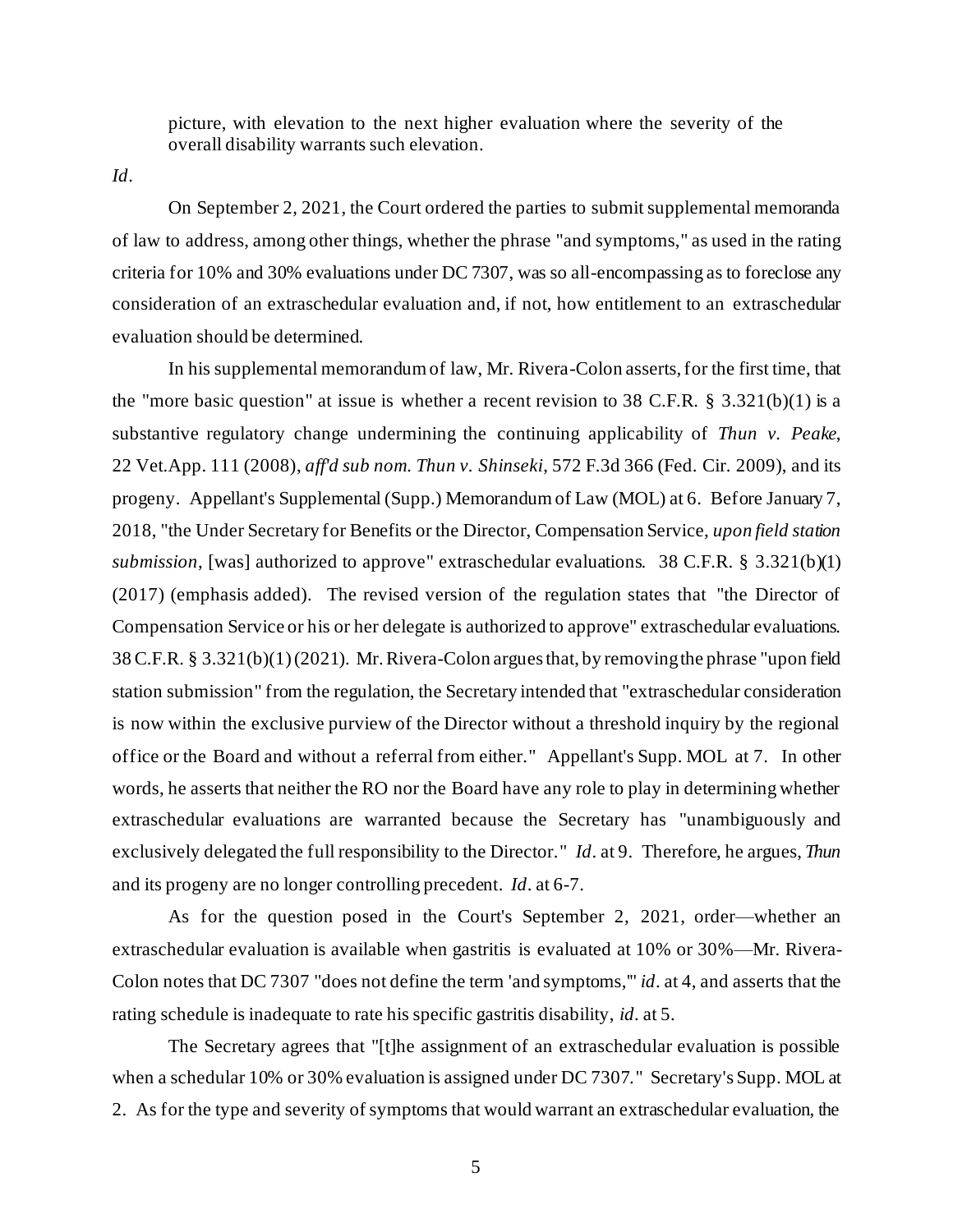Secretary hypothesizes that "the Board could determine which symptoms are typically associated with gastritis by reviewing the DBQs at issue in this matter," thereby determining whether Mr. Rivera-Colon's symptoms are typical or exceptional. *Id*. at 4-5.

On September 29, 2021, the Court ordered the Secretary to respond to Mr. Rivera-Colon's argument regarding the revised version of § 3.321(b)(1) and the continued applicability of *Thun* and its progeny. In an October 2021 response, the Secretary noted that nothing in the revision to § 3.321(b)(1) addresses "how the issue of an extraschedular [evaluation] comes before the Director" and, therefore, neither requires VA to alter its current referral process nor invalidates the *Thun* line of cases. October Response at 2. The Secretary supports this argument with citation to VA's comments to the final rule, which expressly contemplate "that the ROs 'should make these fact-intensive decisions in the first instance.'" *Id*. at 3 (quoting Extra-Schedular Evaluations for Individual Disabilities, 82 Fed. Reg. 57,830, 57,833 (Dec. 8, 2017). The Secretary further notes that "*in Long v. Wilkie*, the en banc Court considered the amended version of § 3.321(b)(1) when articulating when referral for extraschedular consideration is warranted. " *Id*. at 4 (citing 33 Vet.App. 167, 173 (2020), *appeal docketed sub nom*. *Long v. McDonough*, No. 21-1669 (Fed. Cir. Feb. 19, 2021)).

#### **III. ANALYSIS**

VA's schedule of disability ratings is based on average impairment in earning capacity in civil occupations resulting from disability. 38 U.S.C. § 1155; 38 C.F.R. § 3.321(a) (2021). However, in the "exceptional case"where the schedular evaluation is inadequate, VA is authorized to approve an extraschedular evaluation. 38 C.F.R. § 3.321(b)(1).

The "governing norm" in these exceptional cases is a finding that the veteran's disability picture is so exceptional or unusual because of factors such as marked interference with employment or frequent periods of hospitalization that it is impractical to apply the regular schedular standards. *Id*. Thus, the first step in determining whether referral for extraschedular consideration is warranted is determining whether the evidence "presents such an exceptional disability picture that the available schedular evaluations for that service-connected disability are inadequate." *Thun*, 22 Vet.App. at 115;*see Long*, 33 Vet.App. at 173 (stating that the proper test for assessing exceptionality remained the "first step" set forth in *Thun*, 22 Vet.App. at 115). That in turn, and as relevant in Mr. Rivera-Colon's case, obliges the Board to compare "the level of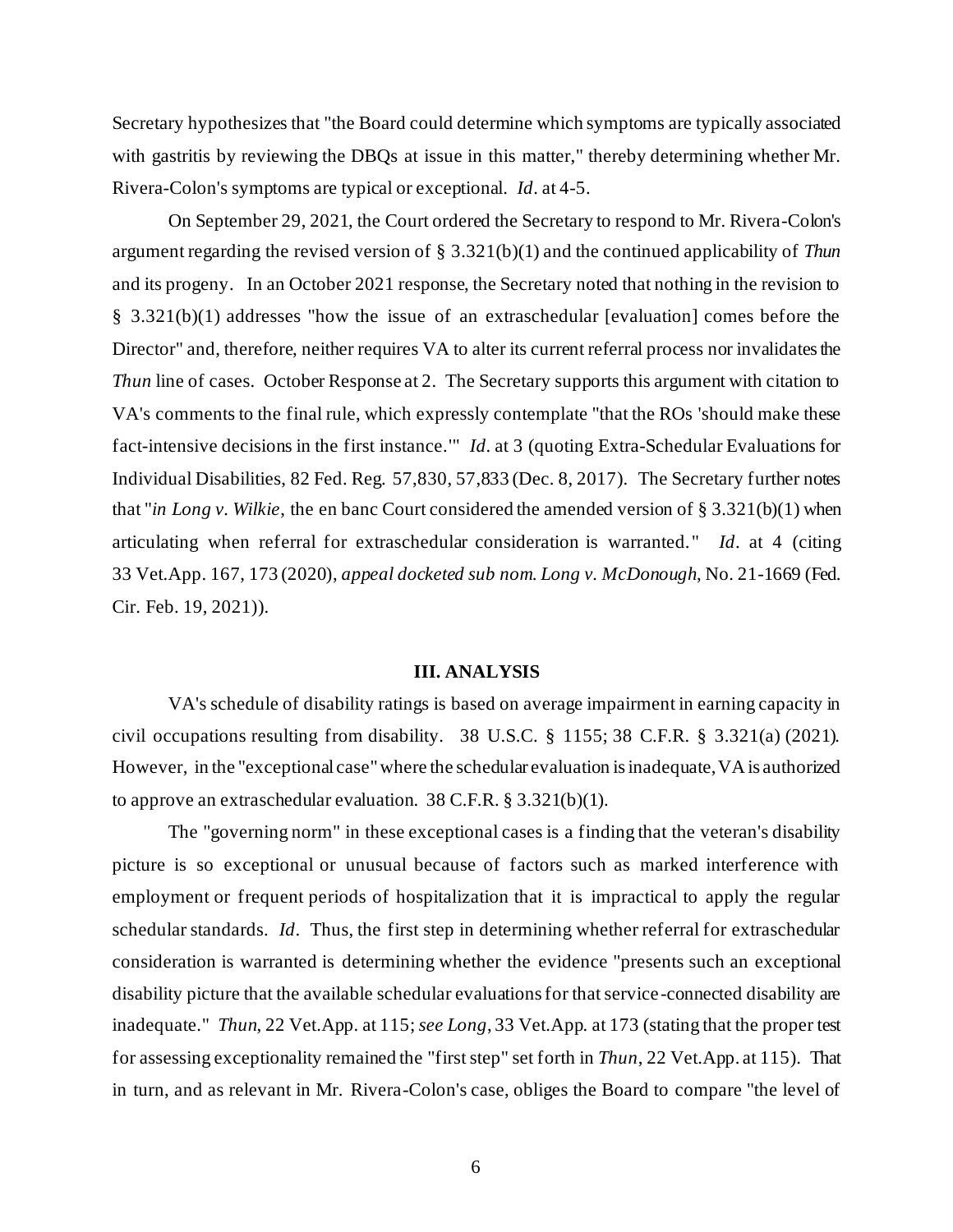severity and symptomatology of the claimant's service-connected disability with the established criteria found in the rating schedule for that disability." *Thun*, 22 Vet.App. at 115.

If the first requirement is satisfied, the Board must then determine whether the veteran's exceptional disability picture exhibits other related factors such as "'marked interference with employment' or 'frequent periods of hospitalization.'" *Thun*, 22 Vet.App. at 116 (quoting 38 C.F.R. § 3.321(b)(1)). "[T]he first Thun element compares a claimant's symptoms to the rating criteria, while the second addresses the resulting effects of those symptoms." *Yancy v. McDonald*, 27 Vet.App. 484, 494 (2016). If both these inquiries are answered in the affirmative, the Board must refer the matter to the Under Secretary for Benefits or the Compensation Service Director for the third inquiry, that is, a determination of whether, "[t]o accord justice," the veteran's disability picture requires the assignment of an extraschedular evaluation. *Thun*, 22 Vet.App. at 111.

A. The Court Declines to Consider the Late-Raised *Thun* Argument

As a preliminary matter, the Court must address Mr. Rivera-Colon's assertion, raised for the first time in response to the Court's supplemental briefing order, that *Thun* and its progeny no longer apply after the revision to 38 C.F.R. § 3.321(b)(1) that became effective on January 7, 2018. This is so because if, as Mr. Rivera-Colon asserts, sole authority in such matters now rests with the Director and his or her delegate, then the Board no longer has jurisdiction over extraschedular evaluations and, by extension, the Court no longer has jurisdiction to review the Board's alleged failure to refer a matter for extraschedular evaluation. *See* 38 U.S.C. § 7252(a) (stating that our jurisdiction is limited to reviewing decisions of the Board); *see also King v. Nicholson*, 19 Vet.App. 406, 409 (2006) ("It follows that where the Board does not have subject-matter jurisdiction, then neither does the Court."). And, because the only argument that Mr. Rivera-Colon raises on appeal is with respect to the Board's alleged failure to address a reasonably raised entitlement to referral for extraschedular consideration, if the Board, and by extension the Court, lacks subject-matter jurisdiction, the Court will have no option but to dismiss his appeal. *See Briley v. Shinseki*, 25 Vet.App. 196, 196 (2012) ("[A] matter before this Court that does not present a live case or controversy must be dismissed for a lack of jurisdiction.").

The Court declines to review this argument because it was first raised in supplemental briefing ordered after the matter was referred for panel consideration. The Court has consistently discouraged parties from raising new arguments after the initial briefing. *See Carbino v. Gober*, 10 Vet.App. 507, 511 (1997) (declining to review argument first raised in appellant's reply brief),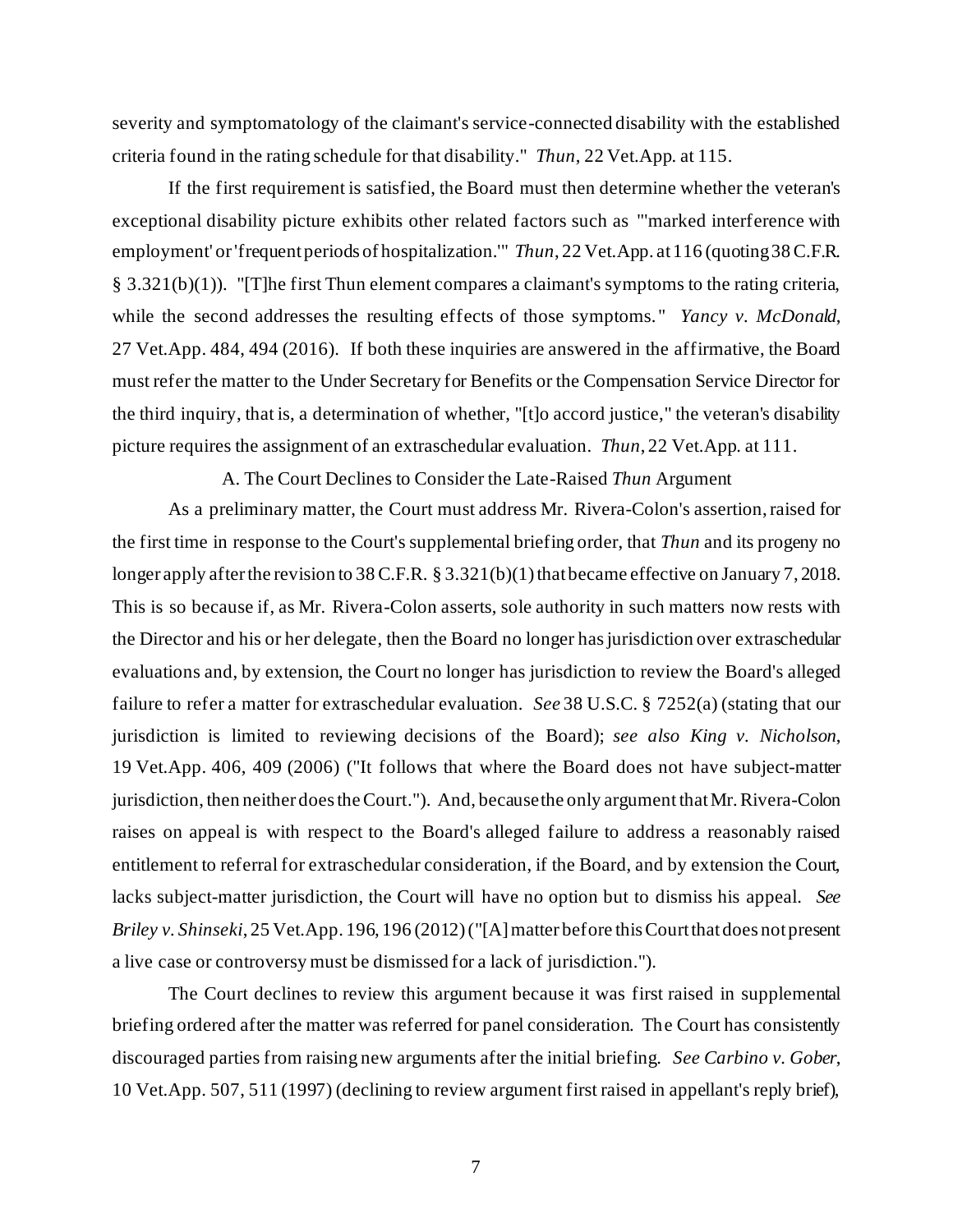*aff'd sub nom. Carbino v. West*, 168 F.3d 32, 34 (Fed. Cir. 1999) ("[I]mproper or late presentation of an issue or argument . . . ordinarily should not be considered."); *see also Untalan v. Nicholson*, 20 Vet.App. 467, 471 (2006); *Fugere v. Derwinski*, 1 Vet.App. 103, 105 (1990). Accordingly, the Court declines to consider this belated argument.

B. Judicial Review Is Frustrated Because a Critical Term Is Undefined

As noted above, a 10% schedular evaluation is assigned under DC 7307 for chronic gastritis "with small nodular lesions, and symptoms." 38 C.F.R. § 4.114. To recap the parties' arguments, Mr. Rivera-Colon asserts that the manner in which his gastritis symptoms manifest is exceptional and exceeds what is contemplated by a 10% schedular evaluation. He asserts that, because those exceptional symptoms are documented as markedly interfering with his employability (by rendering him unemployable), the record reasonably raised the matter of entitlement to referral for extraschedular evaluation such that the Board erred in not addressing the matter in its statement of reasons or bases. The Secretary counters that Mr. Rivera-Colon's gastritis symptoms are within the scope of the usual symptoms associated with chronic gastritis with nodules and, therefore, are not exceptional. And the Secretary argues that, because Mr. Rivera-Colon does not have exceptional gastritis symptoms, the Board was not required to discuss referral for extraschedular consideration.

Resolving this dispute requires this Court to consider what the term "symptoms" means with respect to a schedular evaluation under DC 7307. In its supplemental briefing order, the Court asked the parties to address whether the term "symptoms" as used in DC 7307 was so broad as to encompass all possible symptoms and manifestations and foreclose the assignment of an extraschedular evaluation, rendering § 3.321(b) inapplicable as to that DC. The Secretary responds that "DC 7307 does not preclude an assignment of an extraschedular evaluation " and that "[w]hether an extraschedular evaluation is warranted should simply follow the typical analysis under 38 C.F.R. § 3.321(b) and *Thun*, as well as the substantial caselaw on this topic that is sufficient to address this issue." Secretary's Supp. MOL at 3. Mr. Rivera-Colon concurs that "symptoms," as used in DC 7307, does not foreclose the possibility of an extraschedular evaluation. Appellant's Supp. MOL at 2. Thus although, as discussed below, the full scope of the term "symptoms" is not understood, there is no dispute among the parties that it is not allencompassing and that extraschedular evaluations are available under DC 7307 when warranted. In other words, neither party argues that, to resolve this matter, the Court must interpret whether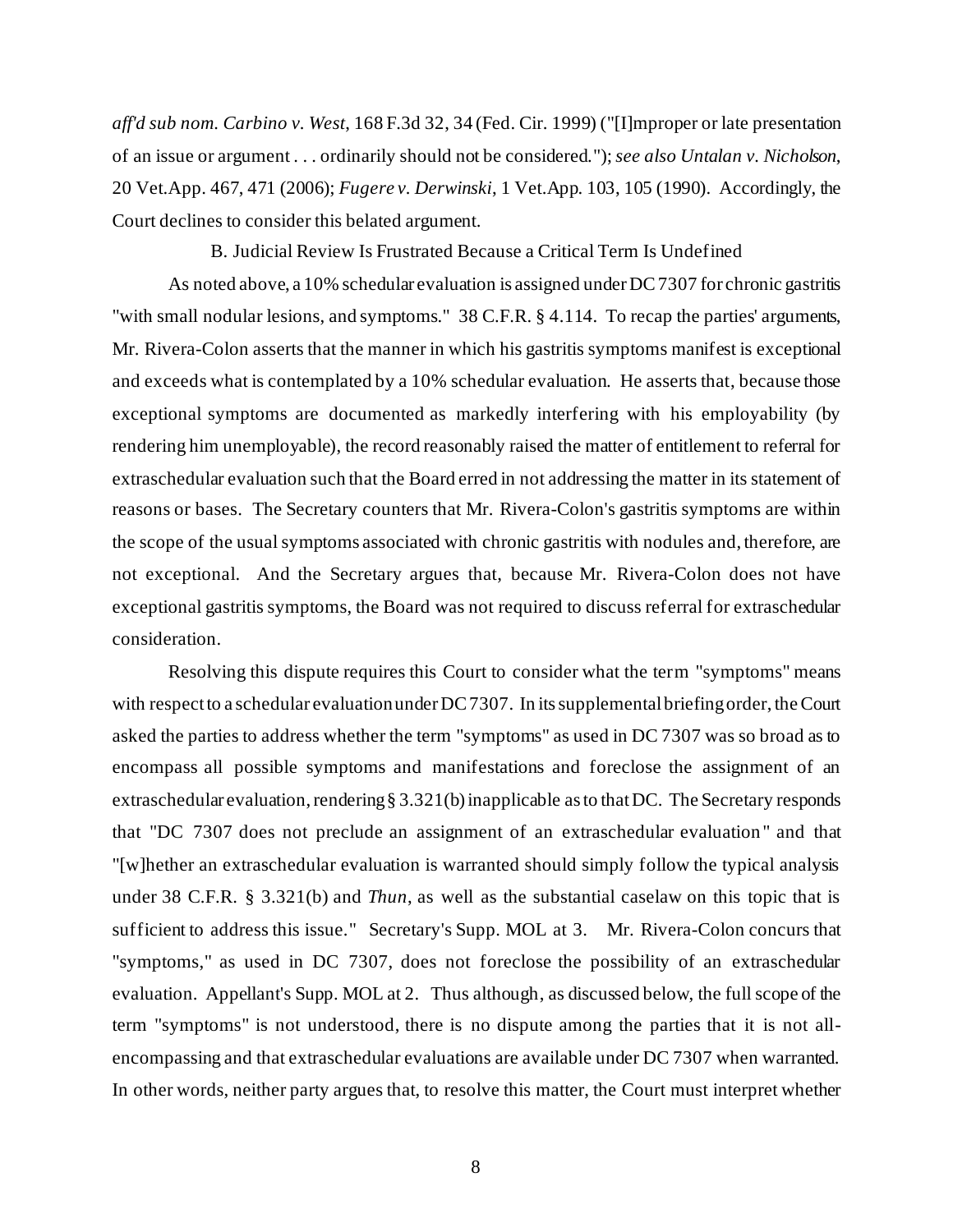DC 7307 permits extraschedular evaluations. Therefore, and to that limited extent, the Court accepts the parties' assessment that the term "symptoms" is not so broad as to encompass all possible symptoms and that extraschedular evaluations are permitted, when warranted, for gastritis evaluated at any schedular level under DC 7307.<sup>2</sup>

As relevant to Mr. Rivera-Colon's appeal, the Secretary asserts that the term "symptoms" as used in DC 7307 is "broad language" that "encompasses the usual or typical symptoms caused by or associated with a claimant's gastritis." Secretary's Supp. MOL at 2. The Secretary declines to "generally speculate as to the type of symptoms under DC 7307 and their severity that may determine whether an extraschedular evaluation is warranted," *id*. at 4, but suggests that "the Board could determine which symptoms are typically associated with gastritis by reviewing the DBQs at issue in this matter," *id*. at 4-5. The Secretary further asserts that Mr. Rivera-Colon's symptoms "are all listed as usual symptoms on [his] August 2018 DBQ exam[ination]." Secretary's Br. at 8 (citing R. at 3133).

There are two primary problems with the Secretary's assertions. First, the Board did not explain how it determined what the usual symptoms of gastritis are. *See* OA at 28:07-28:13, *Rivera-Colon v. McDonough*, U.S. Vet. App. No. 19-6129 (oral argument held October 12, 2021) (conceding that the Board did not discuss or explain the typical or usual symptoms of gastritis). In fact, although the Board listed the symptoms reported during VA treatment, on VA examination reports, and on the August 2018 DBQ completed by a VA physician, its subsequent analysis was limited to whether Mr. Rivera-Colon demonstrated the small eroded or ulcerated areas or severe hemorrhages necessary—in addition to "symptoms"—for a higher *schedular* evaluation under DC 7307 or whether he had the enumerated symptoms necessary for a higher *schedular* evaluation under DC 7346, for hiatal hernia. R. at 8-9. Moreover, the Board did not explain what the usual symptoms of gastritis are nor did it explain what about gastritis symptoms generally—or Mr. Rivera-Colon's gastritis symptoms in particular—led it to consider evaluating the condition as a hiatal hernia under DC 7346, but no other DCs. Thus, to the extent that the Secretary suggests that the Board *could* have looked to the standard DBQ form to determine what the typical symptoms of gastritis are and whether Mr. Rivera-Colon's gastritis symptoms fall within that penumbra, it is not apparent that the Board did so. Consequently, the Secretary's suggestion is nothing more than

<sup>&</sup>lt;sup>2</sup> Indeed, to hold otherwise would render § 3.321(b)(1) superfluous with respect to DC 7307, an interpretation this Court must avoid. *See Jensen v. Shulkin*, 29 Vet.App. 66, 74 (2017).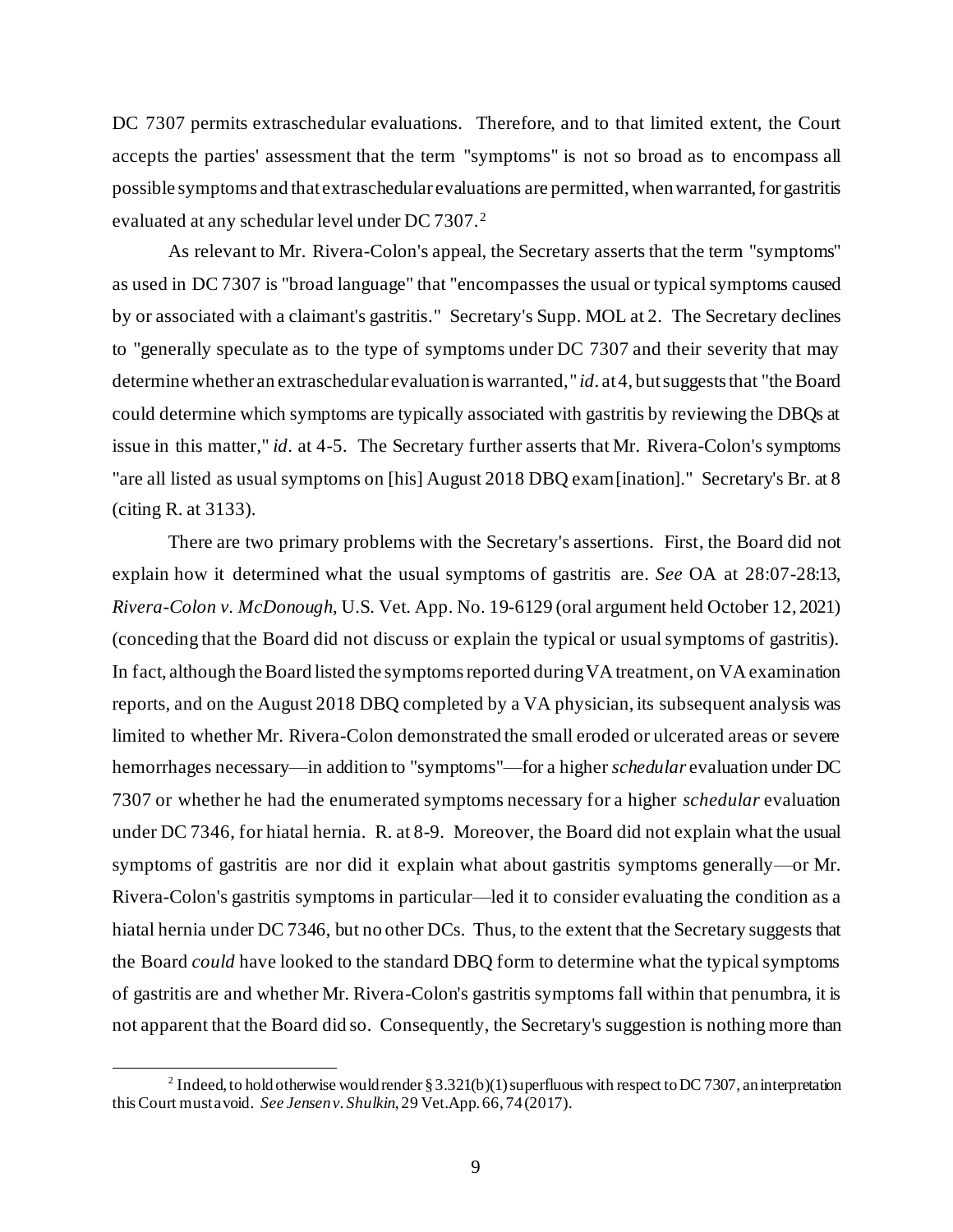a post-hoc rationalization that the Court cannot consider. *See In re Lee*, 277 F.3d 1338, 1345-46 (Fed. Cir. 2002) ("'[C]ourts may not accept appellate counsel's post-hoc rationalizations for agency action.'"); *Evans v. Shinseki*, 25 Vet.App. 7, 16 (2011) ("[I]t is the Board that is required to provide a complete statement of reasons or bases, and the Secretary cannot make up for its failure to do so.").

Second, the Court has previously cautioned that "[i]t is VA's responsibility to define the terms contained within its regulations." *Ortiz-Valles v. McDonald*, 28 Vet.App. 65, 72 (2016); *see also Ray v. Wilkie*, 31 Vet.App. 58, 62 (2019) (holding "that VA's refusal to define key terms in [a regulation] frustrates judicial review"); *Johnson v. Wilkie*, 30 Vet.App. 245, 247 (2018) (holding that judicial review was frustrated because the Board failed to define terms in the DC for migraines); *Cantrell v. Shulkin*, 28 Vet.App. 382, 392-93 (2017) (holding that it is VA's responsibility to define what is meant by employment "in a protected environment"). The Court concludes that the landscape here is no different.

The Secretary avers that DC 7307 "necessarily contemplates the usual and typical symptoms and effects commonly associated with" gastritis because "each diagnostic code reasonably contains the full range of symptoms usually associated with or caused by the disability." Secretary's Supp. MOL at 5 (citing *Long*, 33 Vet.App. at 173). By implication, then, symptoms that are unusual or atypical for gastritis may warrant referral for consideration of an extraschedular evaluation. The problem in Mr. Rivera-Colon's case is that the Court has no way of knowing what those usual or typical symptoms of gastritis are because VA has not defined them.

The Secretary's suggestion that the Court look to the symptoms listed on the August 2018 DBQ does not resolve this quandary because the DBQ is, on its face, not specific to gastritis. *See* R. at 3132 (identifying DBQ as applicable to stomach and duodenumconditions, generally). While the symptoms listed, including any identified as present in Mr. Rivera-Colon's case, may be usual or typical within the broad spectrum of stomach or duodenumconditions, there is no indication on the form as to which symptoms are usual or typical for gastritis specifically. In fact, gastritis is not one of the specific stomach or duodenum conditions enumerated in "Section I" of the DBQ, *id*., but is listed among several "other conditions" under "Section V," R. at 3134, which falls after "Section III" listing the signs and symptoms of stomach and duodenum conditions, R. at 3133. Thus, based on the structure of the DBQ, it is not clear that the signs and symptoms identified in Section III pertain to the "other conditions," including gastritis, that are not enumerated until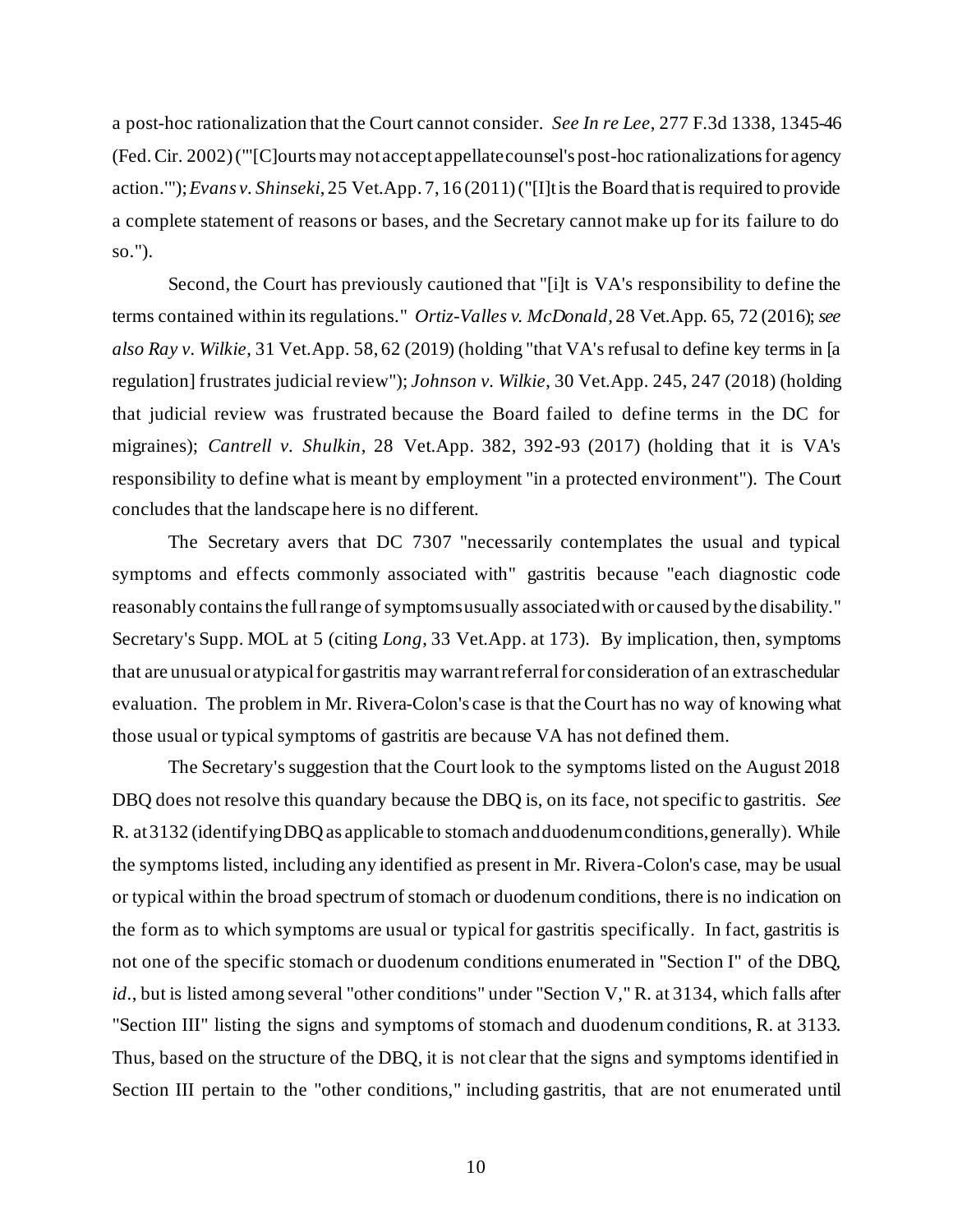Section V. Accordingly, the Court is not persuaded by the Secretary's suggestion that the symptoms identified in Section III should be construed as the usual and typical symptoms of gastritis contemplated by the schedular rating criteria under DC 7307.

And as to Mr. Rivera-Colon's gastritis disability, the picture is further complicated because the VA physician diagnosed Mr. Rivera-Colon with several additional disabilities, including GERD, gastric polyp, and hiatal hernia, R. at 3132, but did not specify which symptoms were associated with which diagnoses. And although the Board found that all identified signs and symptoms were "relevant" to its analysis, R. at 9, it did not explain whether that was so because the symptoms were all attributed to gastritis or because all the diagnosed conditions were, in some manner, associated with the service-connected gastritis disability (and, if so, whether Mr. Rivera-Colon was entitled to a higher evaluation based on the rating criteria for one of the other diagnosed conditions). Regardless, neither the structure of the DBQ itself, nor the way it was completed by the VA physician, nor how it was evaluated by the Board supports the Secretary's suggestion that the symptoms identified in Section III of the stomach and duodenum conditions DBQ should be considered the usual and typical symptoms associated with gastritis for the purpose of determining whether referral for an extraschedular evaluation is warranted based on the criteria in DC 7307.

Ultimately, although the Secretary confirms that extraschedular evaluations may be available for conditions evaluated under DC 7307, and that the term "symptoms" as used in the 10% and 30% schedular evaluations refers to the usual or typical symptoms associated with gastritis, VA has not defined what those usual and typical symptoms of gastritis are or whether 10% and 30% evaluations contemplate different symptoms. And the Board did not explain in its reasons or bases how it reached its implicit finding that Mr. Rivera-Colon's gastritis symptoms were not exceptional. Consequently, judicial review is frustrated, and the Court is unable to determine whether, as Mr. Rivera-Colon asserts, the record reasonably raised the question of entitlement to referral for extraschedular consideration. *See* 38 U.S.C. § 7104(d)(1); *Allday v. Brown*, 7 Vet.App. 517, 527 (1995); *Gilbert v. Derwinski*, 1 Vet.App. 49, 56-57 (1990). Accordingly, the matter will be remanded. *See Tucker v. West*, 11 Vet.App. 369, 374 (1998) (holding that remand is the appropriate remedy "where the Board has incorrectly applied the law, failed to provide an adequate statement of reasons or bases for its determinations, or where the record is otherwise inadequate").